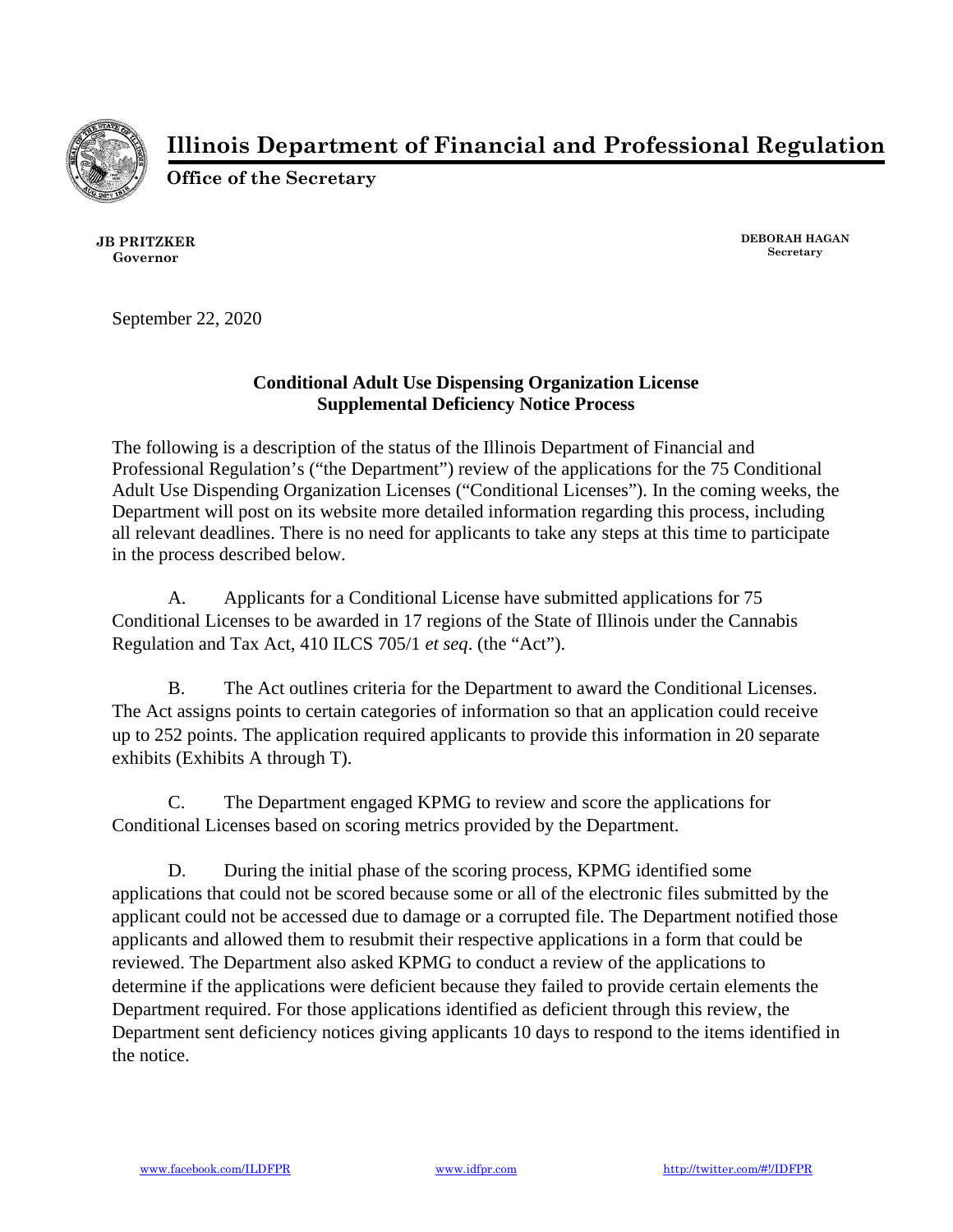E. For the applications that passed through the initial phase described above, KPMG scored the applications and identified applications that tied for the highest possible score of 252 points. Because the number of tied top-scoring applications exceeded the number of available Conditional Licenses, the Department announced that it will conduct a lottery, as required by its administrative rules, 68 Ill. Adm. Code 1291, to determine which applications will receive the 75 Conditional Licenses. On September 3, 2020, the Department announced a list of tied applicants that are potentially eligible for the lottery. Since September 3, 2020, upon request from any applicant, the Department has provided applicants the total score received on their scored applications and each exhibit.

F. Several applicants that did not qualify for the lottery have raised concerns about the process the Department used to issue deficiency notices and other issues relating to the scoring process. Some applicants have raised these issues in lawsuits filed in state and federal court.

G. The Department is committed to ensuring that its process for issuing the Conditional Licenses is fair to all applicants. In light of the issues that have been raised about the deficiency notice and scoring process, the Department has determined that (i) conducting the lottery and issuing Conditional Licenses based on the current scores without first addressing those issues will undermine confidence in the licensing process, and (ii) providing an additional opportunity to cure deficiencies will ensure fairness.

Accordingly, in furtherance of the Act's purposes, the Department will take the following actions:

1. To redress issues that have been raised related to the Department's scoring and initial deficiency notice process, the Department will provide applicants a supplemental deficiency notice. The supplemental deficiency notice will give applicants that did not receive the maximum number of points on any exhibit at least 10 days to (a) submit an amended application exhibit; (b) request that the Department review any original application exhibit for potential scoring errors or inconsistencies (*e.g*., the same applicant submitted the identical supporting document for the same exhibit on multiple applications but did not receive the same score on each exhibit); or (c) do nothing and keep the current score on that exhibit. Applicants may choose one of the three options for any exhibit that received less than a full score, but they cannot choose more than one option for a single exhibit.

2. No applicant will be permitted to change ownership in response to the supplemental deficiency notice, except in the instance of a death of an owner that occurred after the date the application was submitted but before the date of the supplemental deficiency notice to be issued by the Department.

3. The Department will review all timely responses to the supplemental deficiency notice and will issue the resulting final score for all scored applications.